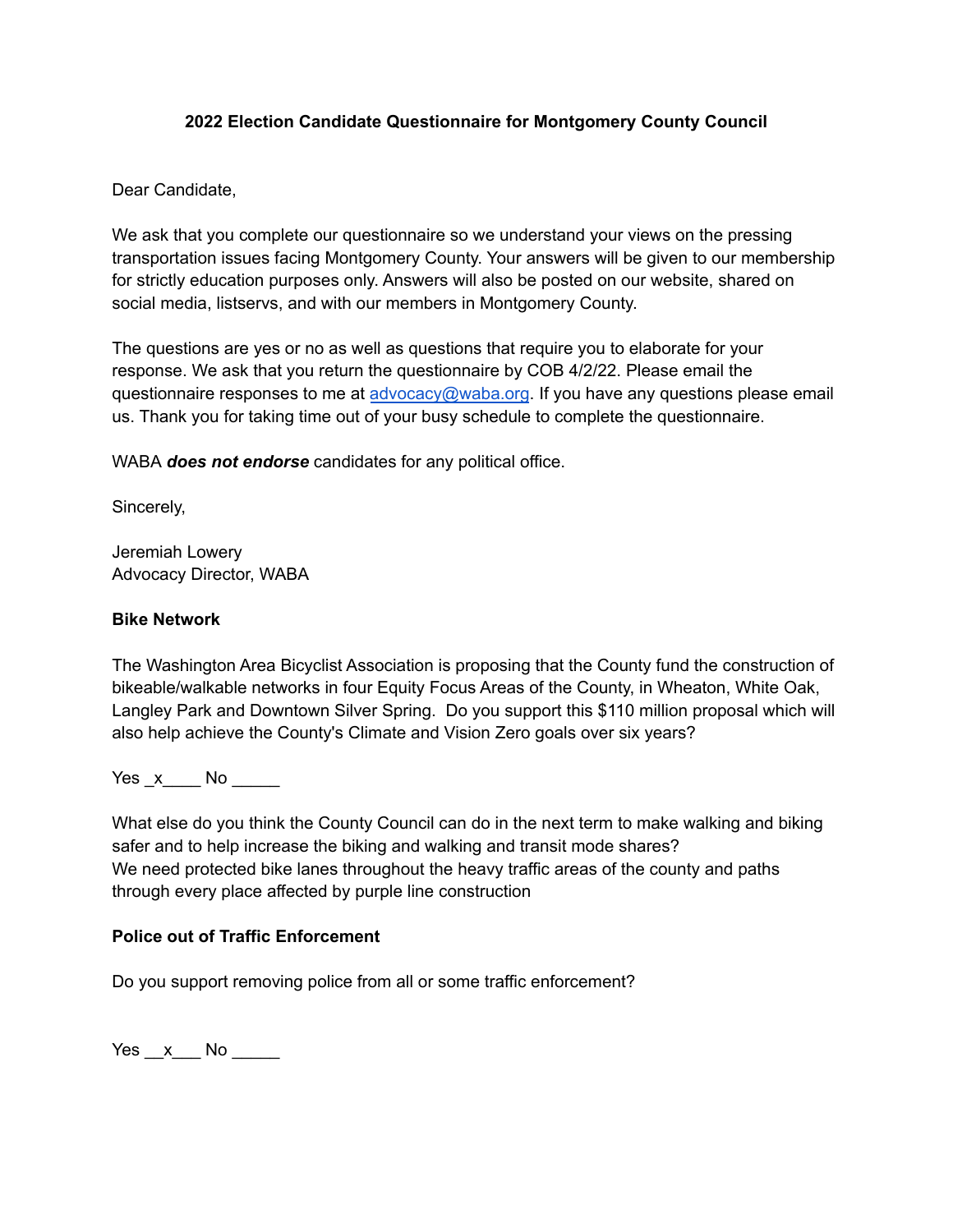How will you balance the need for traffic enforcement and equity while in office? Automation wherever possible

### **Trails - repaving**

Do you support fully funding the budget request of the Parks Department to include monies for repaving the Sligo, Rock Creek and Capital Crescent Trails?

Yes x No  $\overline{a}$ 

## **Tunnel**

Do you support funding the \$55m project for this important regional trail connection through downtown Bethesda?

Yes x No  $\overline{a}$ 

Do you support funding that will complete construction of the project within the current FY 23-28 CIP period or sooner/later?

Yes  $x \_$ No  $\_$ 

#### **270 widening**

Do you support or oppose the proposal to widen parts of I-495 and I-270 to add four express toll lanes?

Yes \_\_\_\_\_\_ No \_x\_\_\_\_

Why or why not? And how would you show that support or opposition. Do you support other new highways or road expansions? We're still not sure what the demand will be with people just starting to return to office work, so this is currently a solution in search of a problem. I am more in favor of public transportation expansion than I am any road expansion. I don't know of any new highways or road expansions that I would support; I know the Northwest area of the county needs more transit solutions, and reliable BRT programs would help in that endeavor.

### **Vision Zero**

Vision Zero - is it working and if not, what needs to be done by the County to achieve the goal of zero deaths due to traffic crashes? What would you do to work with the State Highway Administration to achieve true Vision Zero? We clearly aren't doing enough to keep bicyclists